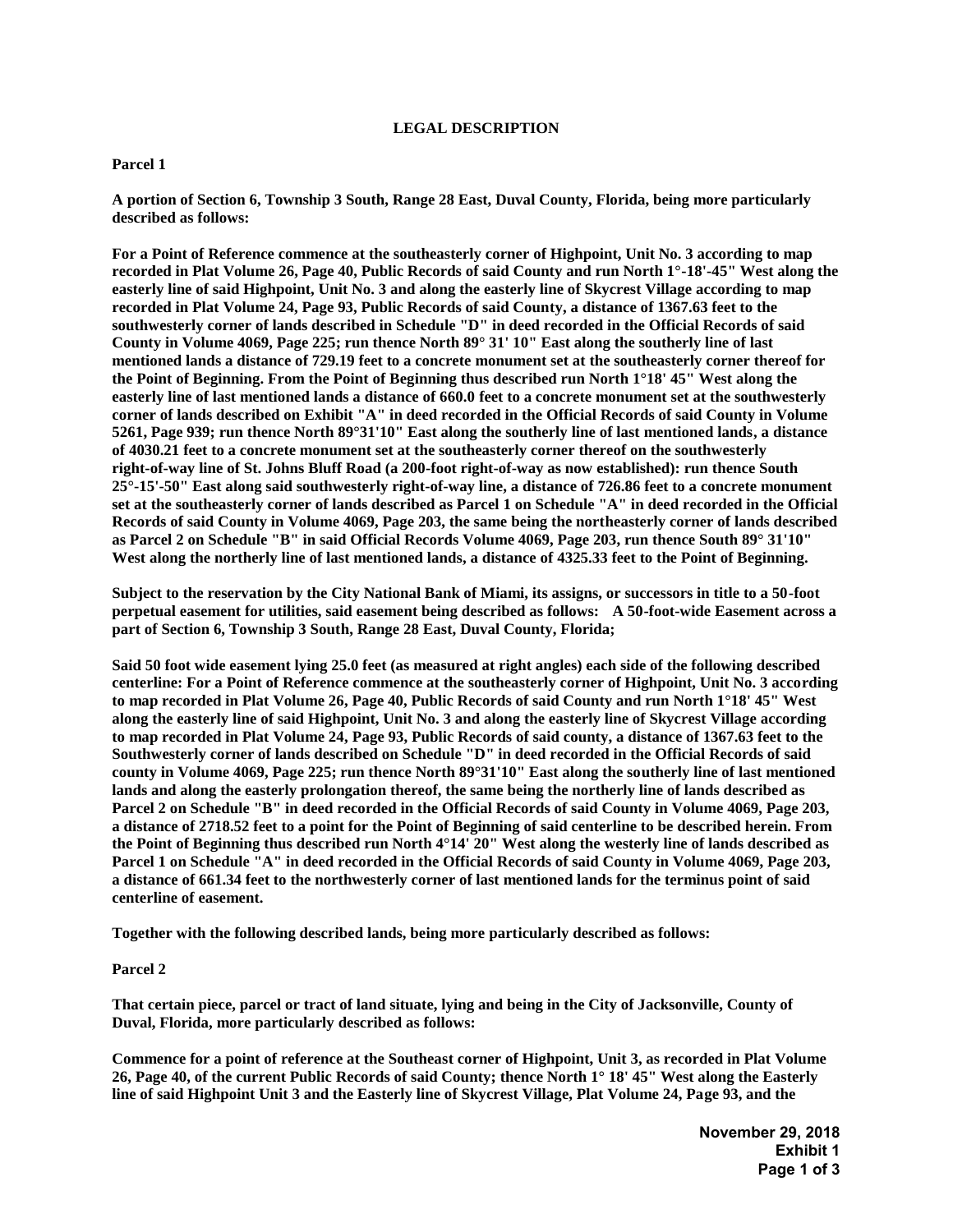**Easterly line of Doran Heights, Plat Volume 24, Page 75, 2562.63 feet to the intersection with the Southerly right of way line of a 100 foot Jacksonville Electric Authority Easement as described in Official Records Volume 4232, Page 526, of the Current Public Records of said County; thence North 89°31'10" East along said Southerly right of way line 729.0 feet to the Northeast corner of the lands conveyed by Lynnwood G. Willis and Thomas H. Greene as Trustees of the St. Johns Trust U/A May 15, 1973 to Tucker Bros. Insurance Agency, Inc., as said lands are described in Official Records Volume 4069, Page 225, Schedule "D" of the Current Public Records of Duval County, Florida; thence South 1° 18' 45" East along the Easterly boundary of the aforementioned lands as described in Official Records Volume 4069, Page 225, Schedule "D" of the Current Public Records Duval County, Florida, 30 feet to a point in said Easterly boundary, said Point being the Point of Beginning; thence continue South 1° 18' 45" East along aforementioned Easterly boundary, 505 feet to a point; thence run North 89° 31' 10" East along a line 535 feet Southerly of and parallel with the Southerly right of way line and the Easterly projection thereof of a 100 foot Jacksonville Electric Authority Easement as described in Official Records Volume 4232, Page 526 of the Current Public Records of Duval County, Florida, a distance of 4030.21 feet to an intersection with the Westerly right of way line of St. Johns Bluff Road (a 200 foot R/W as now established); thence run North 25° 15' 30" West along said Westerly right of way line 400.75 feet to the Point of a Curve to the right, having a radius of 8829.58 feet; thence Northwesterly along and around said Curve, a chord bearing and distance of North 24° 52' 49" West, 78.06 feet to the Northeast corner of lands conveyed by Lynnwood G. Willis and Thomas H. Greene, as Trustees of the St. Johns Trust U/A May 15, 1973 to City National Bank of Miami as Trustees of Liquidating Land Trust Number 5196-5 U/A August 2, 1973, as said lands are described in Official Records Volume 4069, Page 203, Parcel 1, as Schedule A of the Current Public Records of Duval County, Florida; thence run South 89° 31' 10" West along the Northerly boundary of aforementioned lands a distance of 1906.68 feet to an intersection with the Easterly line of a 30 foot easement for ingress and egress to a treatment plant site as said easement is described in Official Records Volume 4069, Page 225, Schedule "B" of the Current Public Records of Duval County, Florida; thence run South 4° 14' 20" East along the Easterly boundary of aforesaid 30 foot easement, a distance of 173.13 feet to an intersection with the Northerly boundary of a treatment plant site as said site is described in Official Records Volume 4069, Page 225, Schedule "H" of the Current Public Records of Duval County, Florida; thence North 85° 46' 30" East along aforesaid Northerly boundary of the treatment plant site, 90 feet to the Northeast corner thereof; thence run South 85° 46' 30" West along the Southerly boundary of said treatment plant site, 350 feet to the Southwest corner of the lands conveyed by Lynwood G. Willis and Thomas J. Greene, as Trustees of the St. Johns Trust U/A May 15, 1973 to Tucker Bros. Insurance Agency, Inc. as said lands are described in Official Records Volume 4147, Page 420 of the Current Public Records of Duval County, Florida; said lands also being known as "5 Acre Addition to Treatment Plant"; thence run South 89° 31' 10" West along the Southwest corner thereof; of said "5 Acre Addition", 399.27 feet to the Southeast corner thereof; thence run North 0° 20' 50" West along the Westerly boundary of said "5 Acre Addition", 404.22 feet to a point in said Westerly boundary which bears North 89° 31' 10" East from the Point of Beginning of the subject lands being conveyed herein and 1372.89 feet distance from said Point of Beginning when measured along said North 89° 31' 10" East bearing; thence South 89° 31' 10" West parallel to and 30 feet distant from the aforementioned Southerly right of way line of the 100 foot Jacksonville Electric Authority Easement as described in Official Records Volume 4232, Page 526, of the Current Public Records of said County, 1372.89 feet to the Point of Beginning.**

### **TOGETHER WITH THE FOLLOWING DESCRIBED LANDS:**

### **Parcel 3**

**Being a 100 foot strip of land lying in Section 6, Township 3 South, Range 28 East and being more particularly described as follows;**

**For a Point of Beginning commence at the northeast corner of lands described in the Official Records of said County in Volume 4916, Page 628 (Parcel 2) and run North 89° 31' 10" East along the northerly line of a 100 foot wide easement to the City of Jacksonville as recorded in said Official Records in Volume 4594, Page 1092, a distance of 1,870.01 feet to a point on a curve in the westerly right-of-way line of St. Johns Bluff Road.(a 200 toot right-of-way); run thence in a southeasterly direction along the arc of a curve in said westerly right-of-way line, said curve being concave northeasterly and having a radius of 5,829.58 feet, a** 

> **November 29, 2018 Exhibit 1 Page 2 of 3**